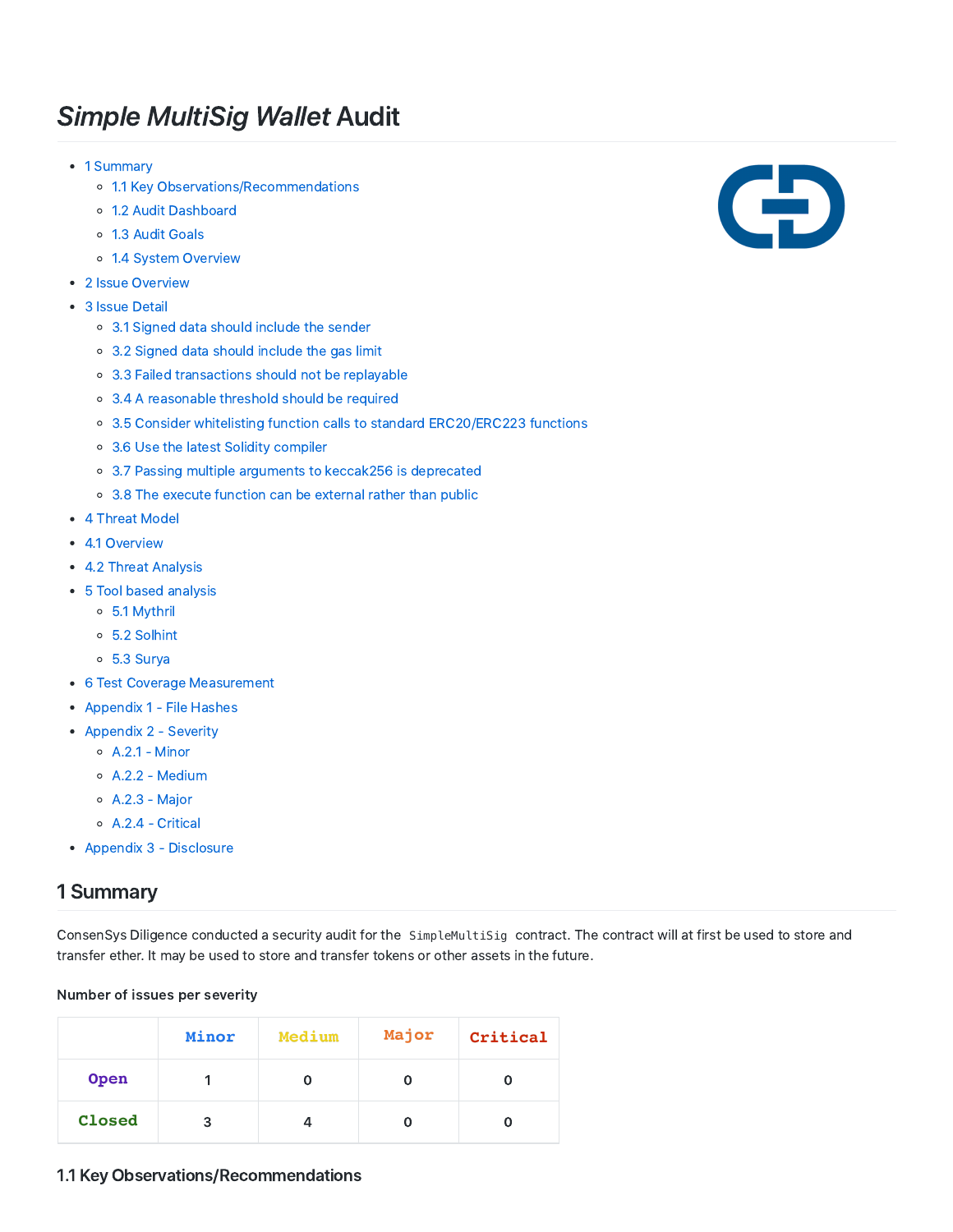- Simple contract design: The contract design is excellent. The simplicity of the contract means there's a very small attack surface.
- Clear code: The code is well written and commented.

The signatures used with this wallet lock down key parameters of a transaction, such as the recipient and payload, but they leave the following parameters unconstrained:

- the initiator of the transaction
- the gas limit supplied
- the timing of the transaction

These free parameters are the primary surface area for an attacker. The recommended changes detailed in section 3 mostly relate to reducing the attack surface area by constraining these remaining parameters. In some cases, reducing the surface area also reduces functionality. For a wallet that will control assets of considerable value, we believe that tradeoff is worthwhile.

### 1.2 Audit Dashboard

#### Audit Details

- Project Name: Simple MultiSig Wallet
- Auditors: Steve Marx, Dean Pierce
- Internal Reviewer: J. Maurelian
- Languages: Solidity
- Date: 2018-09-11 to 2018-09-24

#### 1.3 Audit Goals

The focus of the audit was to verify that the smart contract system is secure, resilient and working according to its specifications. The audit activities can be grouped in the following three categories:

Security: Identifying security related issues within each contract and within the system of contracts.

Sound Architecture: Evaluation of the architecture of this system through the lens of established smart contract best practices and general software best practices.

Code Correctness and Quality: A full review of the contract source code. The primary areas of focus include:

- Correctness
- Readability
- Sections of code with high complexity
- Improving scalability
- Quantity and quality of test coverage

#### 1.4 System Overview

#### Scope

The scope of this audit was the single file SimpleMultiSig-v1.0.4.

#### Design

The SimpleMultiSig contract is an m-of-n multisig wallet that uses minimal usable state. Signatures are gathered offline and submitted together to execute a transaction.

## 2 Issue Overview

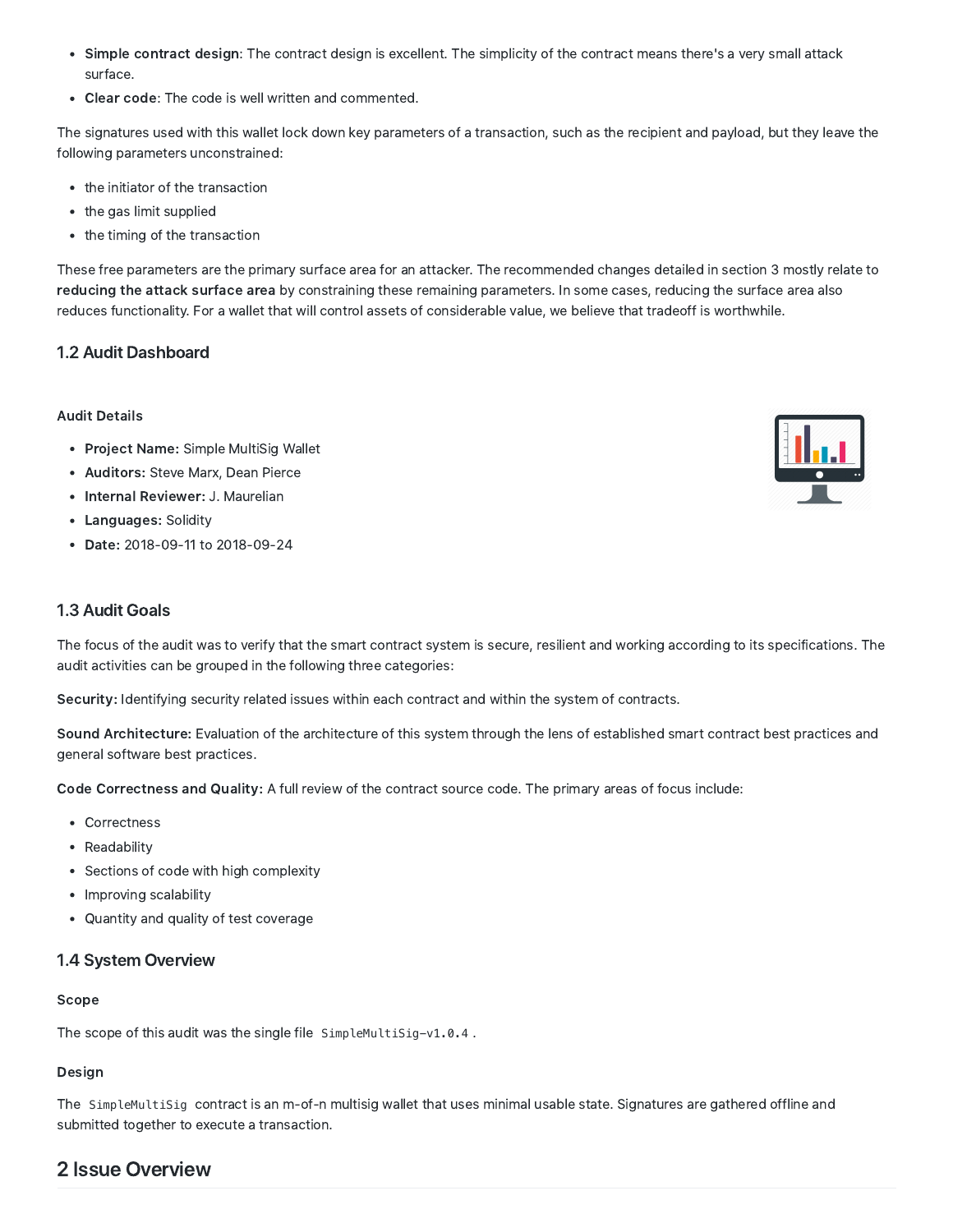The following table contains all the issues discovered during the audit. The issues are ordered based on their severity. More detailed description on the levels of severity can be found in Appendix 2. The table also contains the GitHub status of any discovered issue.

| Chapter | <b>Issue Title</b>                                                      | <b>Issue Status</b> | Severity |
|---------|-------------------------------------------------------------------------|---------------------|----------|
| 3.1     | Signed data should include the sender                                   | Closed              | Medium   |
| 3.2     | Signed data should include the gas limit                                | Closed              | Medium   |
| 3.3     | Failed transactions should not be replayable                            | Closed              | Medium   |
| 3.4     | A reasonable threshold should be required                               | Closed              | Medium   |
| 3.5     | Consider whitelisting function calls to standard ERC20/ERC223 functions | <b>Open</b>         | Minor    |
| 3.6     | Use the latest Solidity compiler                                        | Closed              | Minor    |
| 3.7     | Passing multiple arguments to keccak256 is deprecated                   | Closed              | Minor    |
| 3.8     | The execute function can be external rather than public                 | Closed              | Minor    |

## 3 Issue Detail

#### 3.1 Signed data should include the sender

| Severity      | <b>Status</b> | Link      | <b>Remediation Comment</b>                                                                                                   |
|---------------|---------------|-----------|------------------------------------------------------------------------------------------------------------------------------|
| <b>Medium</b> | Closed        | issues/32 | This was fixed in https://github.com/christianlundkvist/simple-<br>multisig/commit/179a6834e80a39f5f709a6a92107bec2673aa89e. |

#### Description

execute() can be called by anyone in possession of threshold valid signatures. This opens up a front-running opportunity where an attacker observes a desired call to execute() and sends their own transaction with the same signatures. This changes the tx.origin for the transaction, which may affect the result.

Furthermore, locking down the sender to a trusted (by the owners) party could mitigate cross‑chain replay attacks by not allowing an attacker to submit the transaction on the other chain.

#### Example

Below is a contrived example of a target contract that an attacker could manipulate by front-running with their own transaction:

```
function() public payable {
    // Behavior differs according to tx.origin.
    if (tx.origin == owner) {
        // Bad attempt at a refund?
        tx.origin.transfer(msg.value);
    } else {
        // Track how much ether has been deposited
        balance += msg.value;
    }
}
```
#### Remediation

Add msg.sender to the signed data.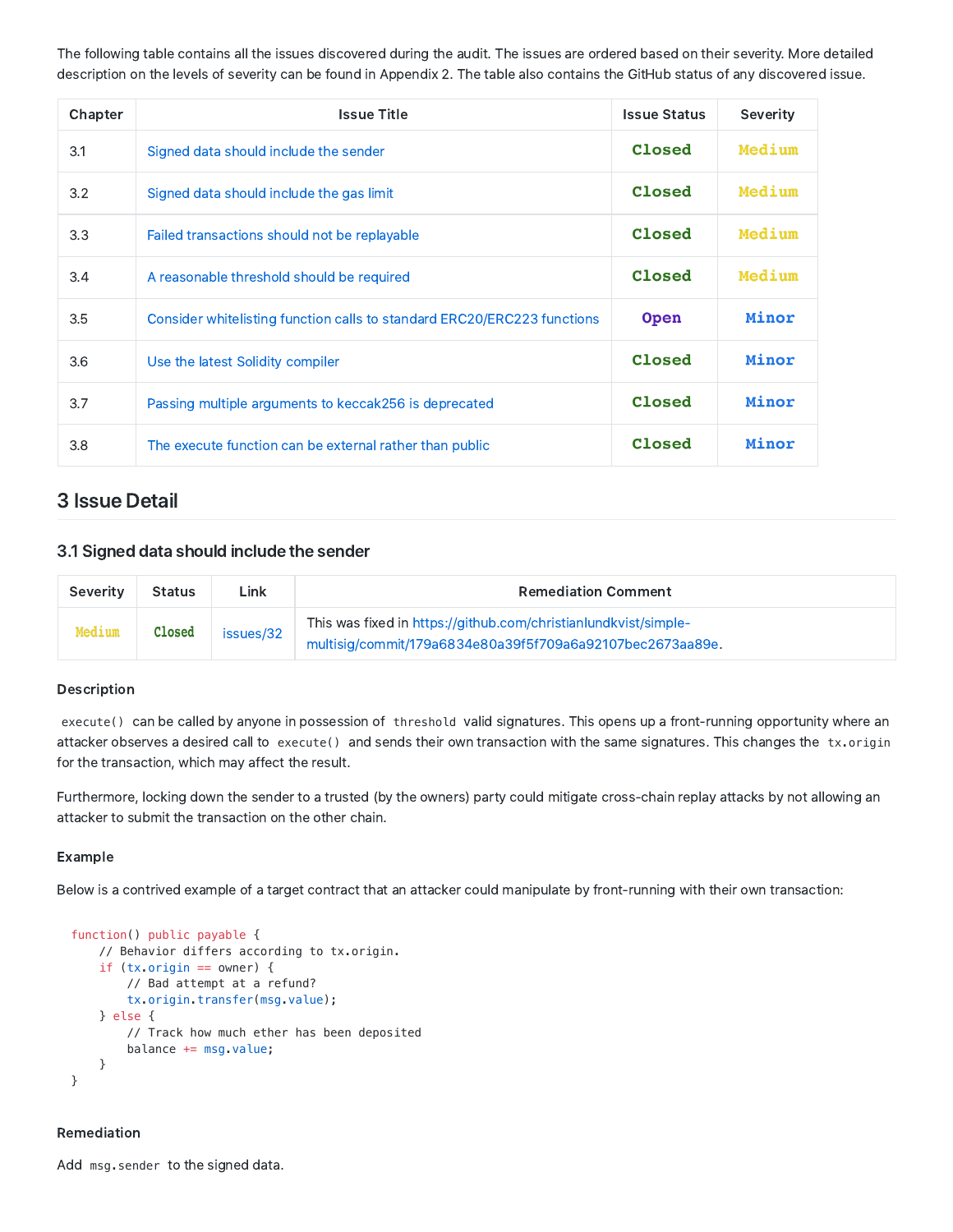| Severity | <b>Status</b> | Link      | <b>Remediation Comment</b>                                                                                                                                                                                                                                                                                                            |
|----------|---------------|-----------|---------------------------------------------------------------------------------------------------------------------------------------------------------------------------------------------------------------------------------------------------------------------------------------------------------------------------------------|
| Medium   | Closed        | issues/31 | This is considered mitigated by adding the executor to the signature in<br>https://github.com/christianlundkvist/simple-<br>multisig/commit/179a6834e80a39f5f709a6a92107bec2673aa89e. The gas limit was also<br>included, but there is no check for sufficient gas, so this only prevents issues involving<br>providing too much gas. |

#### Description

execute() can be called by anyone in possession of threshold valid signatures. The signatures do not specify how much gas will be forwarded to the destination address. This allows an attacker, by front-running a legitimate call, to make the same call with a different amount of gas.

If the executed call succeeds but behaves differently based on the amount of gas provided, an attacker could use this technique to affect the outcome.

#### Example

Below is a contrived example of a target contract that fails to transfer funds if insufficient gas is provided. An attacker maliciously lowering the provided gas could result in locked ether or simply a denial of service attack against the wallet owners.

```
function withdraw(address destination) external {
    uint256 amount = balance;
    balance = \theta;
    // Silently fails with insufficient gas
    destination.call.value(amount)();
}
```
#### Remediation

Add the gas limit as a parameter to execute() and include that parameter in the signature.

#### 3.3 Failed transactions should not be replayable

| Severity | <b>Status</b>   | Link      | <b>Remediation Comment</b>                                                                                                                                                                                         |
|----------|-----------------|-----------|--------------------------------------------------------------------------------------------------------------------------------------------------------------------------------------------------------------------|
| Medium   | $\verb ? $ osed | issues/30 | The project team considers this unnecessary due to the addition of an executor in the<br>signed data in https://github.com/christianlundkvist/simple-<br>multisig/commit/179a6834e80a39f5f709a6a92107bec2673aa89e. |

#### Description

If a call to execute() with proper signatures fails because the resulting call does, the nonce is not incremented. Until the nonce is used for a different transaction, anyone can attempt that original transaction again. If the transaction has different behavior in the future (e.g. because the destination contract was destroyed or a crowdsale moved to a different phase), this may be an opportunity for an attacker to make mischief.

#### Example

Below is a contrived example of a target contract that reveals this vulnerability. The initial call to reverts with attached ether will fail, but if the contract is later selfdestruct ed, replaying that transaction would result in lost ether, as there would be no code to revert the transaction.

```
function reverts() external payable {
    revert();
```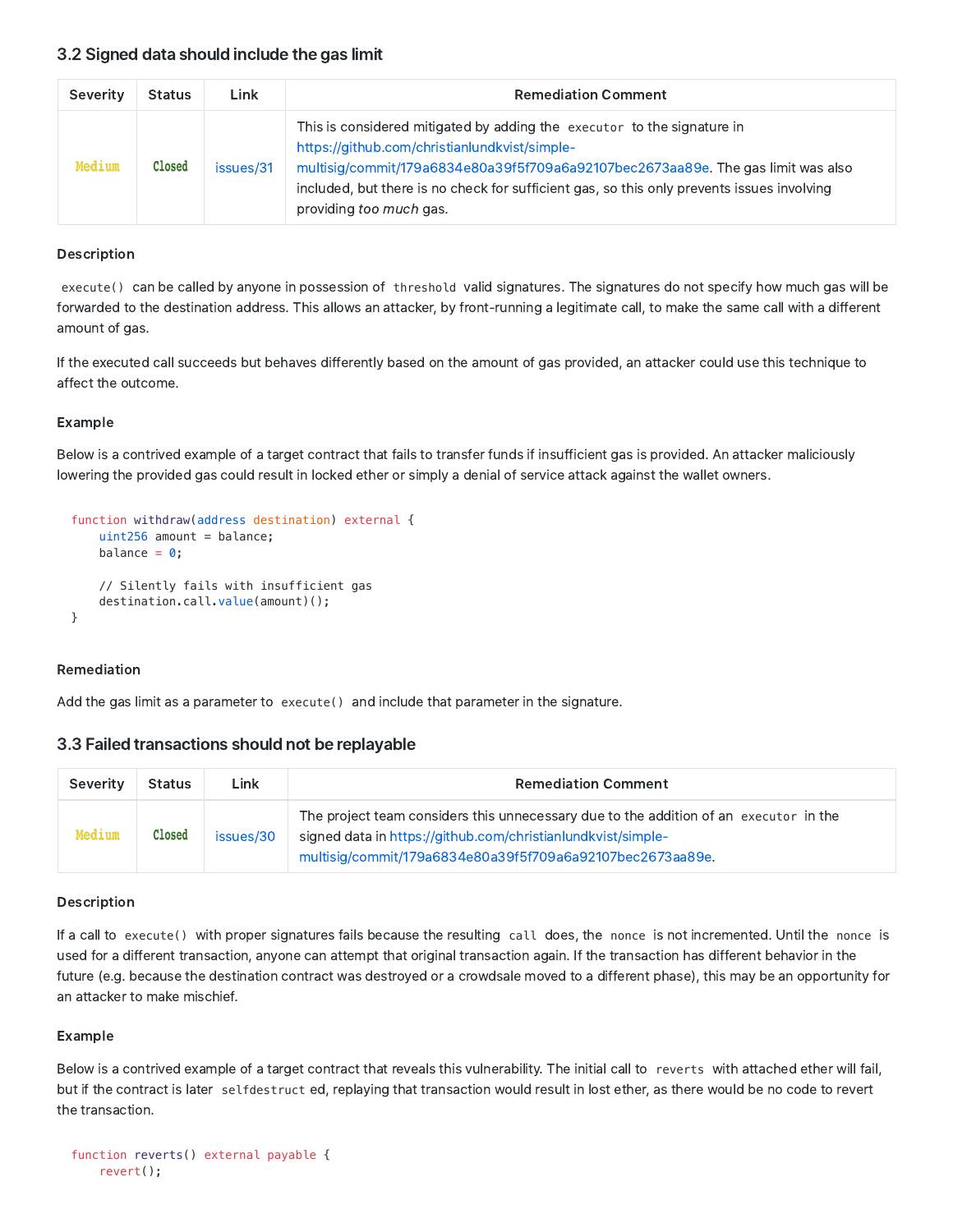```
}
function kill() external {
   require(msg.sender == owner);selfdestruct(msg.sender);
}
```
#### Remediation

We suggest two changes to address this vulnerability:

- 1. As suggested in other issues, specify the transaction sender in the signature. This means that only the sender can retry a failed transaction. Depending on the trust model and security of the sender, this may be sufficient.
- 2. Increment the nonce even when the call fails. (Remove require(success).) Note that this should only be done if the sender and/or gas limit have been locked down. (If those changes are not made, then increasing the nonce on failed transactions makes it easier for an attacker to mount a denial of service attack by front-running with insufficient gas and forcing the call to fail, consuming the nonce.)

If suggestion 2 above is not taken, then we recommend both of the following additional remediations:

- 1. Specify a maximum block number parameter and include that parameter in the signature. Reject any transactions if the maximum block number has passed. This limits an attacker's window of opportunity to an arbitrarily small number of blocks.
- 2. As an operational procedure, any time a transaction fails, submit a new "no‑op" transaction with the same nonce to replace the failed one and prevent future replay attempts. (A good "no-op" transaction would be a transfer of 0 ether to the wallet contract.)

#### 3.4 A reasonable threshold should be required

| Severity | <b>Status</b> | <b>Link</b> | <b>Remediation Comment</b>                                                                                                                                                    |
|----------|---------------|-------------|-------------------------------------------------------------------------------------------------------------------------------------------------------------------------------|
| Medium   | Closed        | issues/26   | This was fixed in https://github.com/christianlundkvist/simple-<br>multisig/commit/1d8ad609e57a4326230a05250a3b72b7356c2ba7. The threshold is now<br>required to be positive. |

Currently, the code allows for a threshold of 0 , which is somewhat nonsensical and would allow anyone to call execute successfully without any signatures.

#### [SimpleMultiSig‑v1.0.4.sol:L11](https://github.com/ConsenSys/lmax_multisig_audit_2018-09-11/blob/master/SimpleMultiSig-v1.0.4.sol#L12)

require(owners\_.length <= 10 && threshold\_ <= owners\_.length && threshold\_ >= 0);

A threshold greater than 0 should be required, and consideration should be given to requiring something stricter (like a majority: threshold > owners\_.length / 2 ).

#### 3.5 Consider whitelisting function calls to standard ERC20/ERC223 functions

| Severity | <b>Status</b> | Link      | <b>Remediation Comment</b>          |
|----------|---------------|-----------|-------------------------------------|
| Minor    | <b>Open</b>   | issues/29 | The issue is currently under review |

As it exists now, the contract can make arbitrary calls to arbitrary contracts. To reduce the potential attack surface, it might be useful to whitelist which functions can be called on remote contracts or even what contracts can be called, if at all possible. We recommend that the whitelist be hardcoded and unchangeable once deployed. If requirements change, a new multisig contract can be deployed with updated capabilities.

#### 3.6 Use the latest Solidity compiler

| Severity | ہtatus | _ink | <b>Remediation Comment</b> |
|----------|--------|------|----------------------------|
|----------|--------|------|----------------------------|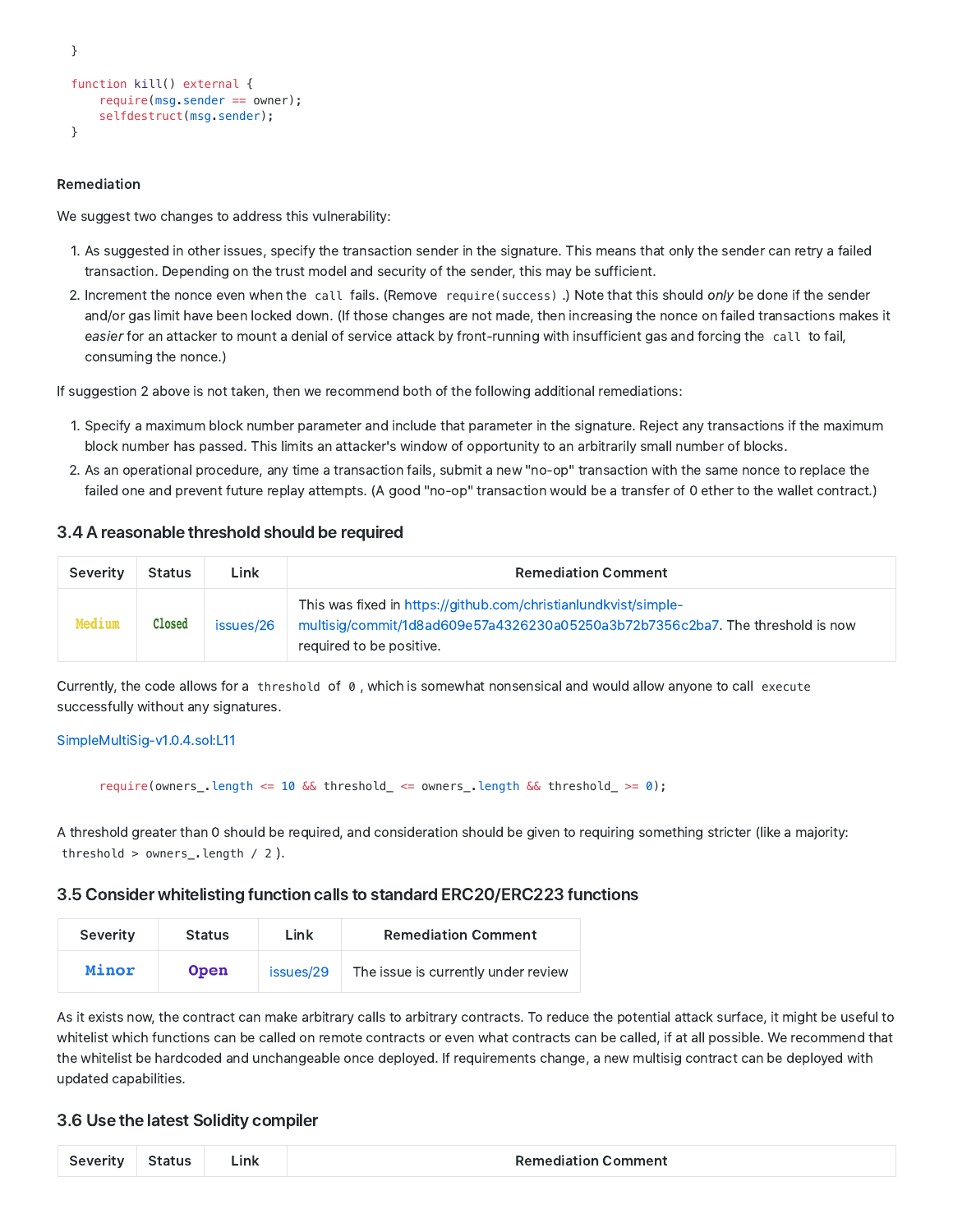| Severity | <b>Status</b> | Link      | <b>Remediation Comment</b>                                                                                                                              |
|----------|---------------|-----------|---------------------------------------------------------------------------------------------------------------------------------------------------------|
| Minor    | Closed        | issues/25 | The compiler version was bumped to 0.4.24 in https://github.com/christianlundkvist/simple-<br>multisig/commit/f63ef72e448ecef85dd61ad5a3727c7dba4e4377. |

The codebase uses pragmas that are set to an older version of Solidity. Use the most recent version of Solidity (0.4.25 at the time of this audit).

#### 3.7 Passing multiple arguments to keccak256 is deprecated

| Severity | <b>Status</b> | Link      | <b>Remediation Comment</b>                            |
|----------|---------------|-----------|-------------------------------------------------------|
| Minor    | <b>Closed</b> | issues/24 | The latest version of the code uses abi.encodePacked. |

SimpleMultiSig-v1.0.4.sol:L29

```
bytes32 txHash = keccak256(byte(0x19), byte(0), this, destination, value, data, nonce);
```
should be updated accordingly.

```
SimpleMultiSig-v1.0.4.sol:30:22: Warning: This function only accepts a single "bytes" argument. Please use
"abi.encodePacked(...)" or a similar function to encode the data.
    bytes32 txHash = keccak256(byte(0x19), byte(0), this, destination, value, data, nonce);
                     ^-------------------------------------------------------------------^
```
#### 3.8 The execute function can be external rather than public

| Severity | <b>Status</b> | Link      | <b>Remediation Comment</b>                                                                                                                                                                        |
|----------|---------------|-----------|---------------------------------------------------------------------------------------------------------------------------------------------------------------------------------------------------|
| Minor    | Closed        | issues/23 | Marking the function external would leave the data in call data (rather than memory),<br>requiring other changes to the function. It was decided that leaving this function public is<br>simpler. |

Because it is never called internally, this function can be made external . This likely has no security implications but will save gas.

## 4 Threat Model

The creation of a threat model is beneficial when building smart contract systems as it helps to understand the potential security threats, assess risk, and identify appropriate mitigation strategies.

A threat model was created during the audit process in order to analyze the attack surface of the contract system and to focus review and testing efforts on key areas that a malicious actor would likely also attack.

## 4.1 Overview

The multisig wallet is intended to have two important properties:

- 1. It allows authorized access.
- 2. It disallows unauthorized access.

It's a common mistake to only focus on the second property, but the first property is also critical. The owners of the wallet lose just as much from having their access blocked as they lose from an attacker transferring the assets away. An attacker can mount a denial of service attack simply to make mischief or as a way to extort the owners.

## 4.2 Threat Analysis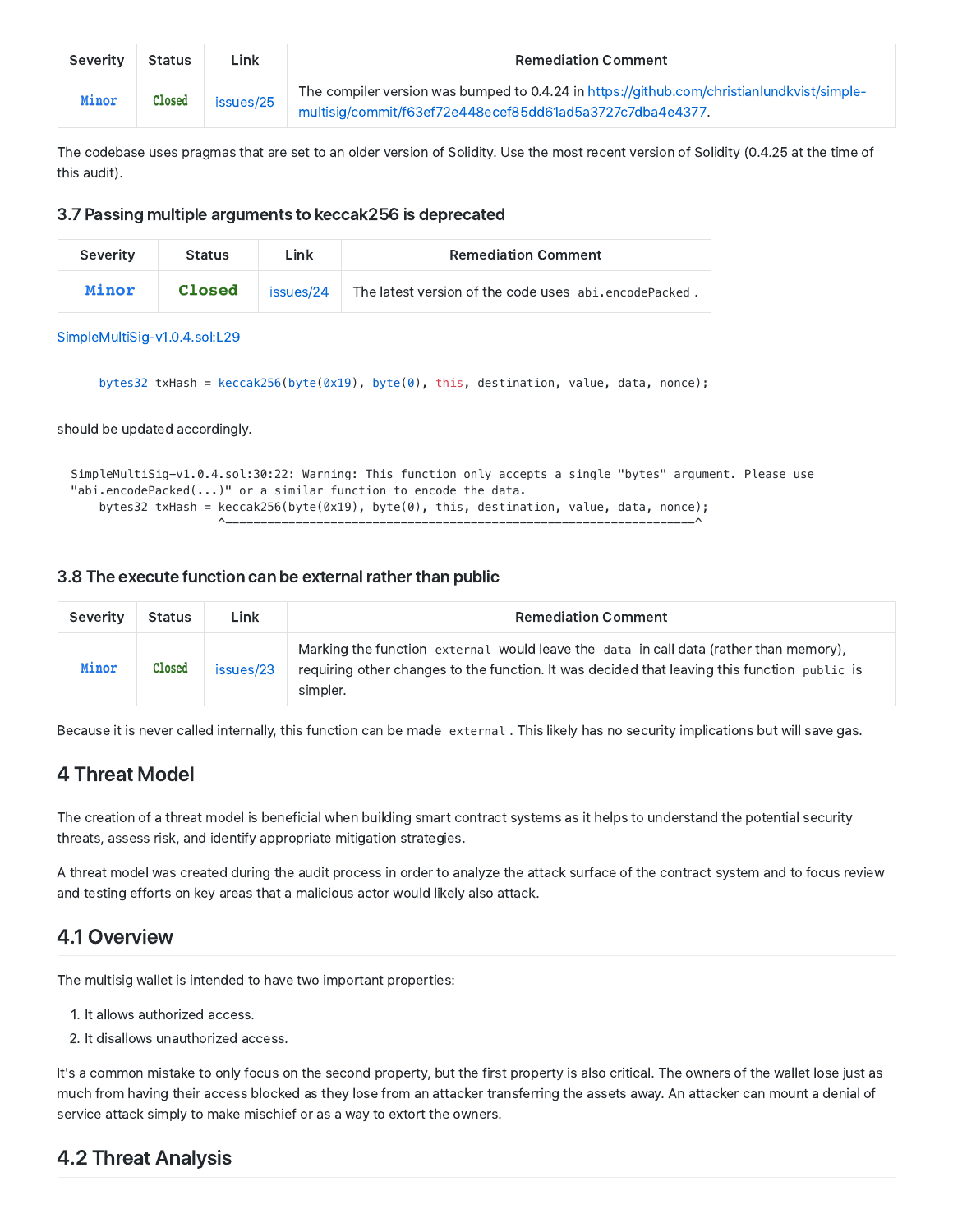| Threat                                                     | Consequence                                                                                                                                                                                                                                   | Mitigation                                                                                                                                                                                                                                                                                                                                                                    |
|------------------------------------------------------------|-----------------------------------------------------------------------------------------------------------------------------------------------------------------------------------------------------------------------------------------------|-------------------------------------------------------------------------------------------------------------------------------------------------------------------------------------------------------------------------------------------------------------------------------------------------------------------------------------------------------------------------------|
| Owners'<br>private keys<br>are lost.                       | If no more than threshold private keys are<br>available, the wallet owners can no longer<br>access the controlled funds.                                                                                                                      | Using a sufficiently large number of owner accounts means that<br>many keys would have to be lost before losing access to the wallet.                                                                                                                                                                                                                                         |
| An attacker<br>executes an<br>unauthorized<br>transaction. | All assets could be transferred to an<br>attacker's account.                                                                                                                                                                                  | Only transactions signed by threshold keys can be executed. The<br>signature specifies the destination, value, and data for the<br>transaction, so these cannot be tampered with. Suggestions made<br>in section 3 mitigate other changes that an attacker may make<br>without changing the signature.                                                                        |
| An attacker<br>replays an<br>executed<br>transaction.      | At a minimum, more assets could be<br>transferred away than intended (e.g.<br>paying multiple times for the same<br>service). Given that the contract can make<br>arbitrary calls, the risks of replay attacks<br>cannot be fully enumerated. | Replay attacks are mitigated by the use of a nonce and EIP191<br>signatures, which include the contract address as part of the<br>signature. Replaying a failed transaction can be mitigated by<br>replacing the failed transaction with a no-op (like a transfer of 0<br>ether) to consume the nonce. Suggestions in section 3 further<br>reduce the risk of replay attacks. |

## 5 Tool based analysis

The issues from the tool based analysis have been reviewed and the relevant issues have been listed in chapter 3 ‑ Issues.

### 5.1 Mythril

Mythril is a security analysis tool for Ethereum smart contracts. It uses concolic analysis to detect various types of issues. The tool was used for automated vulnerability discovery for all audited contracts and libraries. More details on Mythril's current vulnerability coverage can be found [here](https://github.com/ConsenSys/mythril/wiki).

The raw output of the Mythril vulnerability scan has been reviewed, and none of the findings have been deemed a legitimate threat.

### 5.2 Solhint

This is an open source project for linting Solidity code. The project provides both Security and Style Guide validations. The issues of Solhint were analyzed for security relevant issues only. It is still recommended to use Solhint during development to improve code quality while writing smart contracts.

### 5.3 Surya

Surya is an utility tool for smart contract systems. It provides a number of visual outputs and information about structure of smart contracts. It also supports querying the function call graph in multiple ways to aid in the manual inspection and control flow analysis of contracts.

## 6 Test Coverage Measurement

The Solidity-Coverage tool was used to measure the portion of the code base exercised by the test suite and identify areas with little or no coverage.

The existing tests at the time of this audit achieve 100% test coverage.

It's important to note that "100% test coverage" is not a silver bullet. The issues outlined in section 3 exist despite 100% coverage and passing tests.

## Appendix 1 ‑ File Hashes

The SHA1 hashes of the source code files in scope of the audit are listed in the table below.



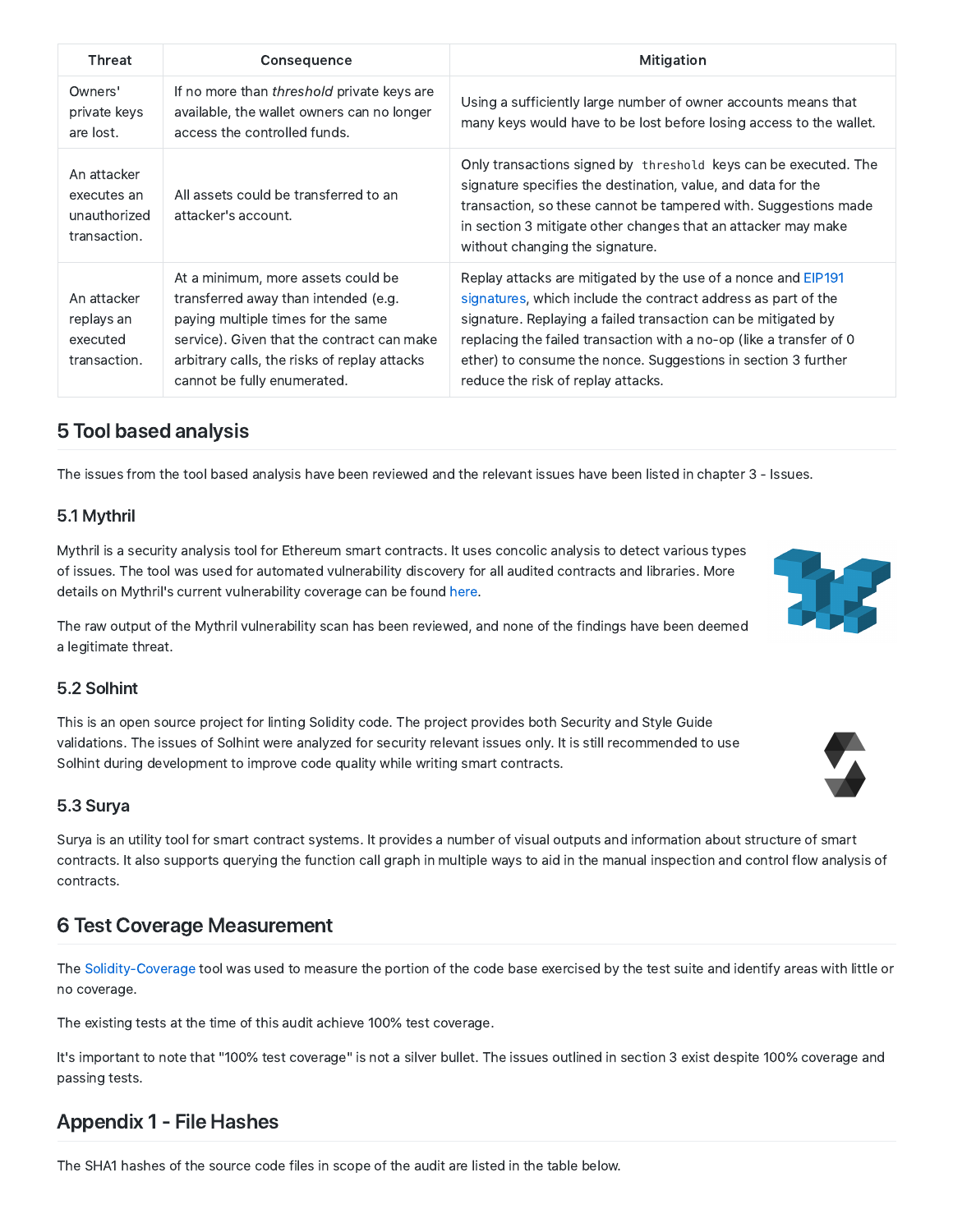## Appendix 2 ‑ Severity

### A.2.1 ‑ Minor

Minor issues are generally subjective in nature, or potentially deal with topics like "best practices" or "readability". Minor issues in general will not indicate an actual problem or bug in code.

The maintainers should use their own judgment as to whether addressing these issues improves the codebase.

## A.2.2 ‑ Medium

Medium issues are generally objective in nature but do not represent actual bugs or security problems.

These issues should be addressed unless there is a clear reason not to.

### A.2.3 ‑ Major

Major issues will be things like bugs or security vulnerabilities. These issues may not be directly exploitable, or may require a certain condition to arise in order to be exploited.

Left unaddressed these issues are highly likely to cause problems with the operation of the contract or lead to a situation which allows the system to be exploited in some way.

### A.2.4 ‑ Critical

Critical issues are directly exploitable bugs or security vulnerabilities.

Left unaddressed these issues are highly likely or guaranteed to cause major problems or potentially a full failure in the operations of the contract.

## Appendix 3 ‑ Disclosure

ConsenSys Diligence ("CD") typically receives compensation from one or more clients (the "Clients") for performing the analysis contained in these reports (the "Reports"). The Reports may be distributed through other means, including via ConsenSys publications and other distributions.

The Reports are not an endorsement or indictment of any particular project or team, and the Reports do not guarantee the security of any particular project. This Report does not consider, and should not be interpreted as considering or having any bearing on, the potential economics of a token, token sale or any other product, service or other asset. Cryptographic tokens are emergent technologies and carry with them high levels of technical risk and uncertainty. No Report provides any warranty or representation to any Third‑Party in any respect, including regarding the bugfree nature of code, the business model or proprietors of any such business model, and the legal compliance of any such business. No third party should rely on the Reports in any way, including for the purpose of making any decisions to buy or sell any token, product, service or other asset. Specifically, for the avoidance of doubt, this Report does not constitute investment advice, is not intended to be relied upon as investment advice, is not an endorsement of this project or team, and it is not a guarantee as to the absolute security of the project. CD owes no duty to any Third-Party by virtue of publishing these Reports.

PURPOSE OF REPORTS The Reports and the analysis described therein are created solely for Clients and published with their consent. The scope of our review is limited to a review of Solidity code and only the Solidity code we note as being within the scope of our review within this report. The Solidity language itself remains under development and is subject to unknown risks and flaws. The review does not extend to the compiler layer, or any other areas beyond Solidity that could present security risks. Cryptographic tokens are emergent technologies and carry with them high levels of technical risk and uncertainty.